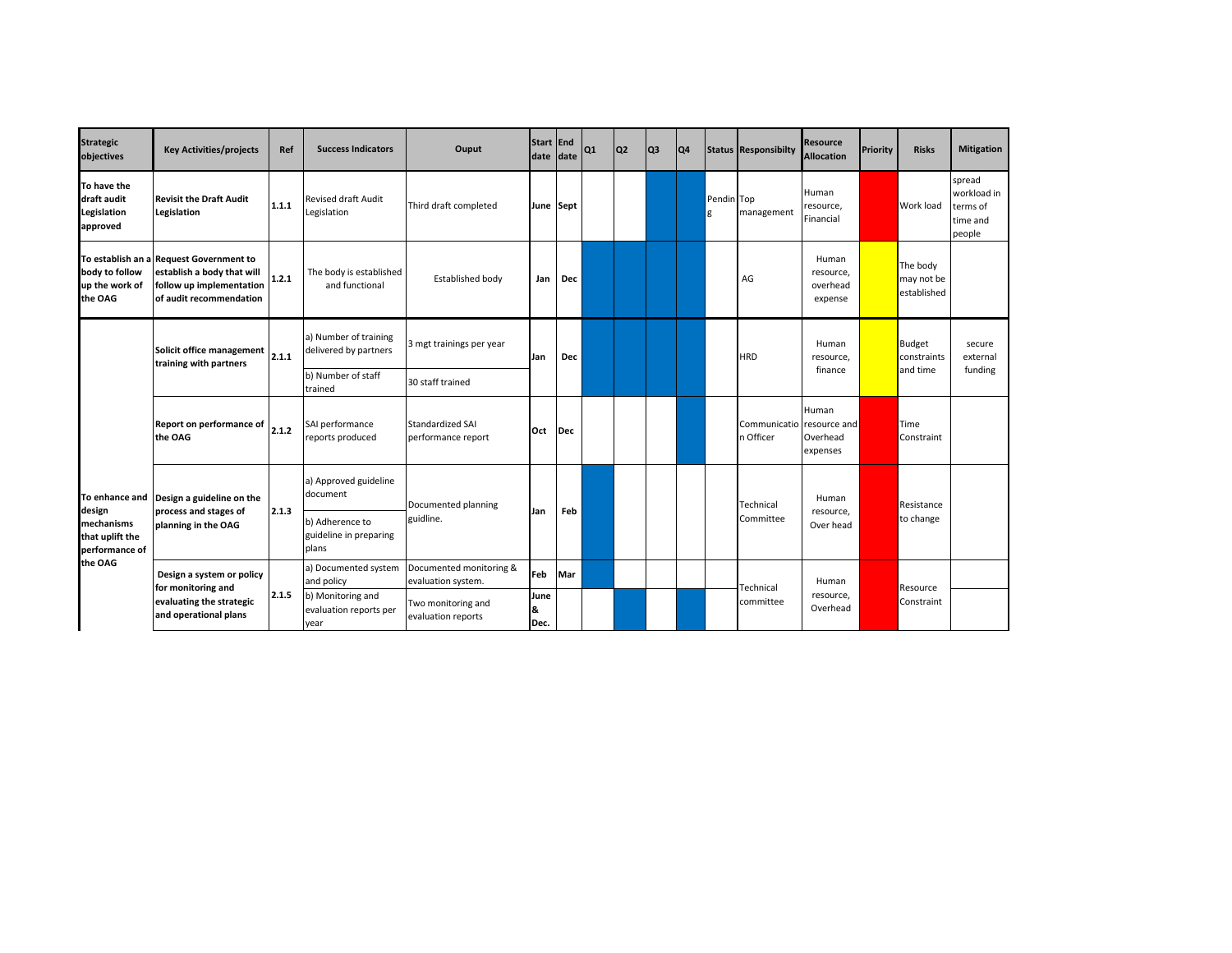|                                          | Develop a delegation<br>system                           | 2.1.7  | Approved and<br>implemented<br>delegation system and<br>policy   | Implementation of the<br>delegation system and<br>documented policy | Jan              | Jan        |  |  | Technical<br>Committee                  | <b>HR</b>                     | None                    |  |
|------------------------------------------|----------------------------------------------------------|--------|------------------------------------------------------------------|---------------------------------------------------------------------|------------------|------------|--|--|-----------------------------------------|-------------------------------|-------------------------|--|
|                                          | Update the job description $\vert_{2.1.9}$<br>of the OAG |        | updated job<br>descriptions                                      | Assign updated job<br>descriptions                                  | <b>April</b>     | Augu<br>st |  |  | Technical<br>Committee                  | <b>HR</b>                     | Time<br>Constraint      |  |
|                                          | Revise the code of ethics                                | 2.1.16 | a) Approved SAI's code<br>of ethics                              | Documenetd SAI's code of<br>ethics                                  | Feb              | Feb        |  |  | <b>HRD</b>                              | HR                            |                         |  |
| To have an<br>established                | <b>Establish Change</b><br>management team               | 2.3.1  | representation from<br>each department in the<br>change mgt team | <b>Established change</b><br>management team                        | Jan              | Feb        |  |  | AG                                      | Human<br>resource             | Shortage of<br>manpower |  |
| process for<br><b>Managing</b><br>Change | Develop and implement a<br>change management<br>policy   | 2.3.2  | Documented change<br>management policy                           | change management policy                                            | <b>April Nov</b> |            |  |  | Head of<br>Change<br>management<br>team | Human<br>resource,<br>finance | Time<br>Constraint      |  |
|                                          | <b>Prepare IT strategy</b>                               | 2.4.1  | Approved strategy<br>document                                    | Documented IT Strategy                                              | May June         |            |  |  |                                         | Human                         | Time                    |  |
| To enhance the<br>IT support<br>function | Prepare IT audit strategy 2.4.2                          |        | Approved strategy<br>document                                    | IT Audit strategy document                                          | Aug Nov          |            |  |  | Head of IT                              | resource,<br>finance          | Constraint              |  |
|                                          |                                                          |        | a) Approved and<br>documented policy<br>document                 | <b>IT Policy</b>                                                    | Jan              | Mar        |  |  |                                         |                               |                         |  |
|                                          | <b>Update the IT security</b><br>policy                  | 2.4.6  | b) Number of staff<br>trained in the policy                      | training workshop                                                   |                  |            |  |  | IT                                      | HR/Finance                    | Time<br>Constraint      |  |
|                                          |                                                          |        | c) Reduction in number<br>of IT incidents                        | report                                                              | Nov              | Dec        |  |  |                                         |                               |                         |  |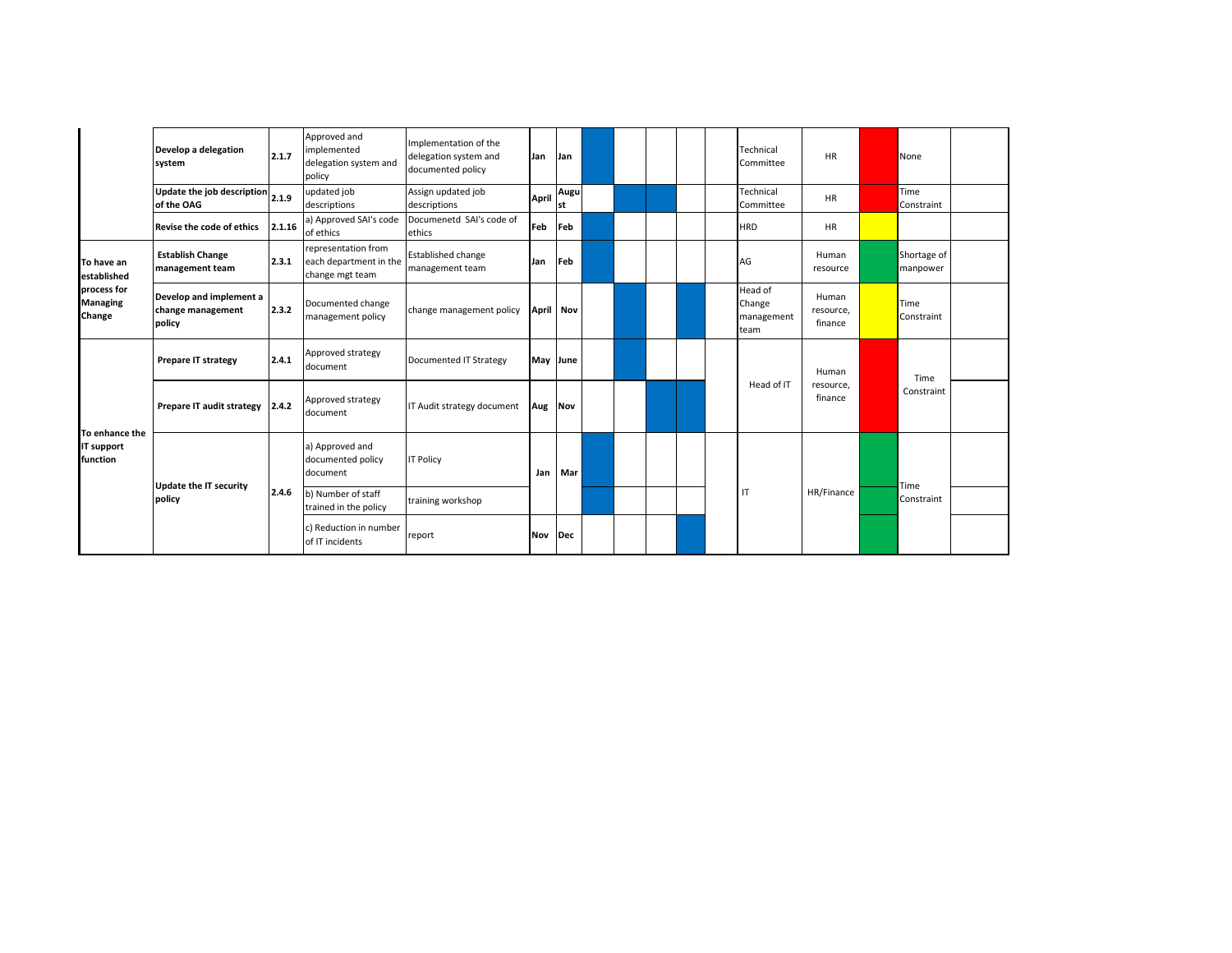| To establish<br>professional<br>Accountancy                        | Organize annual CPD                                                         | 2.5.1            | Number of<br>professionals attended        | 1 workshop                                                                           | Aug     | Sept |  |  |             | <b>HRD</b>                  | HR/Finance                                                | Budget<br>constraint               |                                                      |
|--------------------------------------------------------------------|-----------------------------------------------------------------------------|------------------|--------------------------------------------|--------------------------------------------------------------------------------------|---------|------|--|--|-------------|-----------------------------|-----------------------------------------------------------|------------------------------------|------------------------------------------------------|
| To upgrade and                                                     |                                                                             |                  | Number of new<br>employees per year        | 20 new recruits                                                                      | Jan     | Dec  |  |  | pendin<br>g | AG                          | human<br>resources<br>(AG)                                | Change of<br>governmen<br>t policy | Strategic<br>obbying by<br>the AG                    |
| retain the<br>human resource<br>of the OAG                         | <b>Request additional staff</b><br>and increase budget<br>accordingly       | 3.1.1 &<br>3.1.2 | Increased budget to<br>cover new recruits  | requested increase in the<br>budget equivalent to the<br>salaries of 20 new recruits | Jun     | Jun  |  |  |             | pendin Finance and<br>Admin | human<br>resources<br>(finance and<br>admin, AG,<br>DAGs) | Request<br>may not be<br>approved  | Strategic<br>obbying by<br>the AG                    |
| To improve the<br>staff<br>development<br>and training<br>policies | Improve the staff<br>development and training 3.2.1.<br>policies of the OAG |                  | Updated policy<br>documents                | Updated staff development<br>policy and updated training<br>policy                   | Aug     | Nov  |  |  | pendin<br>g | <b>HRD</b>                  | human<br>resources                                        | Time<br>Constraint                 | Delegate<br>some work<br>to the<br>technical<br>team |
| To design a<br>system for                                          | Design and implement an<br>annual training needs<br>analysis of employees   | 3.3.1            | Training needs analysis<br>conducted       | Training needs analysis<br>report                                                    | Feb     | Mar  |  |  | pendin      | <b>HRD</b>                  | human<br>resources                                        |                                    |                                                      |
| identifying gaps<br>among staff and<br>improve the<br>technical,   | Prioritize the needs to<br>deliver training                                 | 3.3.2.           | List of priorities is<br>approved          | Approved list of priorities                                                          | Apr     | Apr  |  |  | pendin      | <b>HRD</b>                  | human<br>resources                                        |                                    |                                                      |
| managerial and<br>professional<br>skills and<br>competences        | Prepare annual in-house.<br>distance and external                           | 3.3.3            | a) Number of approved<br>training packages | 6 in-house packages, 20<br>distance learning packages,<br>and 1 abroad study package | May Jun |      |  |  | pendin      | <b>HRD</b>                  | human<br>resources<br>/Finance                            |                                    | Delegation<br>of some                                |
|                                                                    | training packages for<br>various levels of OAG staff                        |                  | b) Number of staff<br>trained              | 65 staff trained in-house, 20<br>staff trained distance, 1 staff Jan<br>study abroad |         | Dec  |  |  | ongoin<br>g | <b>HRD</b>                  | human<br>resources /<br>finance                           | Time<br>Constraint                 | work to the<br>technical<br>committee<br>and HR team |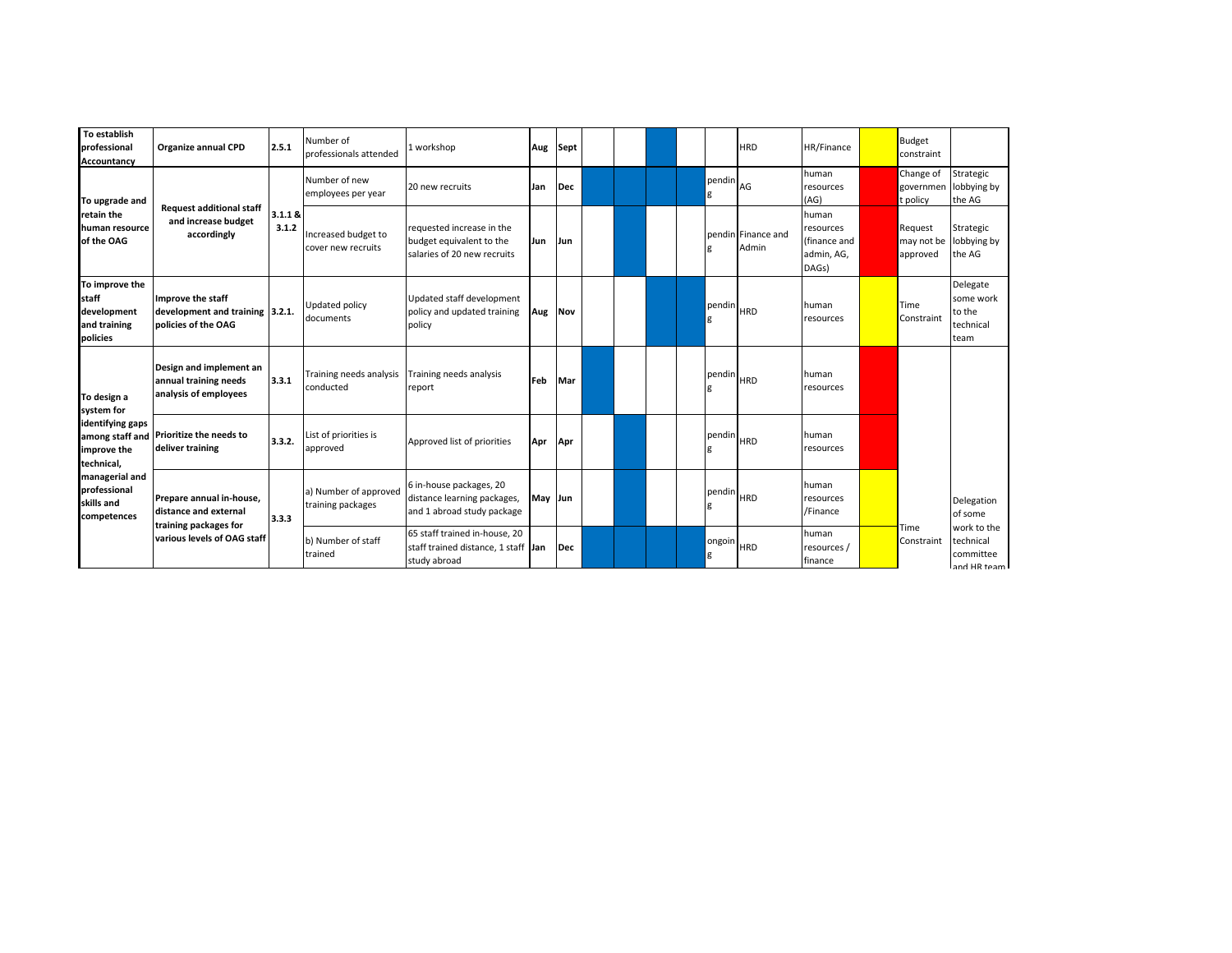| To establish a                                                                  | Design an evaluation and<br>follow up system for<br>trainings conducted | 3.4.1 | Implemented<br>evaluation and follow-<br>up system                                       | Documented system                                                                                                      | Feb        | Apr |  |  |   | Ipendin <sub>HRD</sub> | human<br>resource  |                                                                              | <b>GITA TIIS COULD</b>             |
|---------------------------------------------------------------------------------|-------------------------------------------------------------------------|-------|------------------------------------------------------------------------------------------|------------------------------------------------------------------------------------------------------------------------|------------|-----|--|--|---|------------------------|--------------------|------------------------------------------------------------------------------|------------------------------------|
| system that<br>evaluates, and<br>follow-ups<br>result of<br>trainings           | Assess the performance<br>and impact of audit<br>trainings              | 3.4.2 | a) Annual evaluation at<br>SAI level                                                     | 25 percent decrease in the<br>time it takes to conduct<br>audits / 70% audits<br>completed in the planned<br>timeframe | <b>Dec</b> | Dec |  |  | g | pendin HRD             | human<br>resources |                                                                              |                                    |
| conducted                                                                       |                                                                         |       | b) Increase in the<br>quality of audit reports                                           | 20% fewer<br>recommendations from the<br>QAU                                                                           | Nov Dec    |     |  |  | g | pendin QAU             | human<br>resources |                                                                              |                                    |
| To introduce a<br>mechanism that                                                |                                                                         |       | a) New lines of<br>educational<br>opportunities                                          | 2 new lines of educational<br>opportunites                                                                             | Jan        | Dec |  |  | g | ongoin HRD             | human<br>resources | Budget                                                                       | Strategic<br>lobbying by           |
| motivates staff<br>and a system<br>that enhances<br>the welfare of<br>employees | <b>Provide educational</b><br>opportunities for<br>employees            | 3.5.2 | b) Increase in the<br>number of staff<br>benefiting from<br>educational<br>opportunities | 1 Academic Education<br>beneficiary - 15 ACCA<br>students                                                              | Jan        | Dec |  |  | g | pendin HRD             | human<br>resources | Constraint/ the AG and<br>unavailabilit supporting<br>y of local<br>colleges | the<br>opportunitie<br>s available |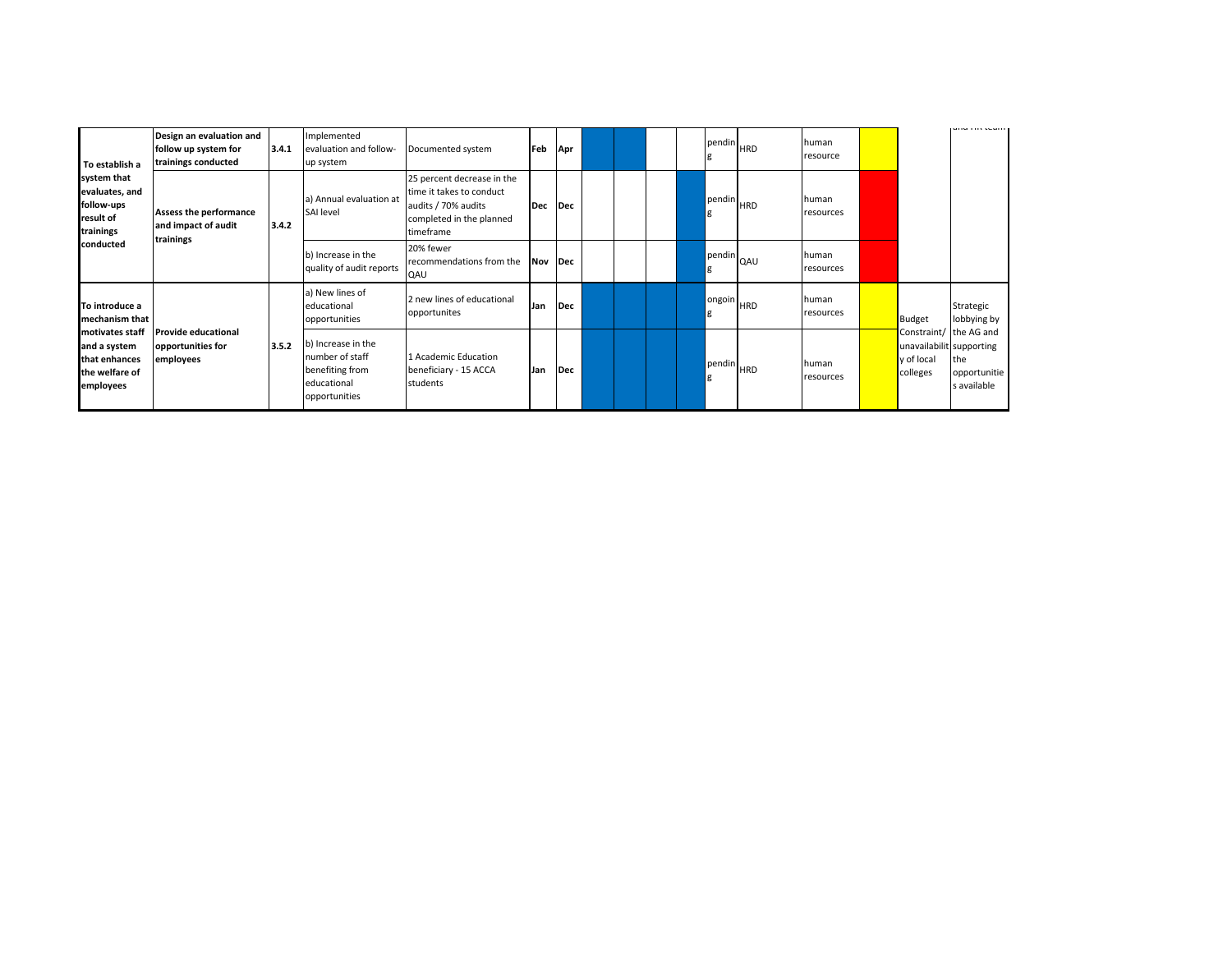| To establish a<br>performance<br>audit and IT<br>audit functions<br>and permanent<br>Quality<br><b>Assurance Unit</b> | Fully equip/operationalize<br>the Performance Audit<br>function (prepare laptops, 4.1.1.<br>job descriptions, office,<br>etc.) |        | a) No. of PA reports per<br>year<br>b) Percentage of PA<br>audit reports from total 10%<br>audits<br>c) Number of total PA<br>staff | $\overline{2}$                                                                                                       |                     | April June                  |  |  | pendin<br>g | PA                            | Human<br>Resource,<br>Finance/equi<br>pment | Resource<br>constraint          | 1. PA<br>training to<br>increase<br>availability of<br>HR<br>2. Look for<br>external<br>financiers |
|-----------------------------------------------------------------------------------------------------------------------|--------------------------------------------------------------------------------------------------------------------------------|--------|-------------------------------------------------------------------------------------------------------------------------------------|----------------------------------------------------------------------------------------------------------------------|---------------------|-----------------------------|--|--|-------------|-------------------------------|---------------------------------------------|---------------------------------|----------------------------------------------------------------------------------------------------|
|                                                                                                                       | <b>Customize and implement</b><br><b>AFROSAI-E manuals</b>                                                                     | 4.3.1. | a) Number of staff<br>attended in roll-out<br>program<br>b) No. of audit reports                                                    | Audit manuals (FA, CA, PA)<br>Audit reports                                                                          | Janu<br>ary<br>Nove | Febr<br>uary<br><b>Dece</b> |  |  | g           | pendin Technical<br>committee | Human<br>Resource,<br>Finance               | Time<br>/manpower<br>Constraint | 1. Delegation<br>2. request<br>AFROSAI-E in                                                        |
| To enhance the<br>quality of audits<br>and coverage by<br>following the<br><b>ISSAIs and</b>                          | <b>Provide continuous</b><br>training on audit working<br>papers                                                               | 4.3.2. | issued<br>a) Number of trainings<br>per year<br>b) staff trained per year                                                           | a) 3 trainings b) 165 training<br>certificates                                                                       | Jan                 | mber mber<br><b>Dec</b>     |  |  | pendin      | <b>HRD</b>                    | Human<br>Resource,<br>Finance               | Time<br>/manpower<br>Constraint | country<br>training<br>1. Delegation<br>2. request<br>AFROSAI-E in<br>country<br>training          |
| introducing<br>modern<br>techniques                                                                                   | Design and implement a<br>system for supervision<br>and evaluating all audit<br>assignments                                    | 4.3.3  | a) No of audits<br>completed within<br>b) No. of evaluation                                                                         | 40 Audit Reports and<br>management reports<br>agreed time and budget completed within 5 months<br>24 Supervision and | Aug                 | Oct                         |  |  | g           | Pendin Technical<br>committee | Human<br>Resource                           | Time<br>/manpower<br>Constraint |                                                                                                    |
|                                                                                                                       |                                                                                                                                |        | reports per year                                                                                                                    | evaluation reports per<br>Director                                                                                   |                     |                             |  |  |             |                               |                                             |                                 | Delegation                                                                                         |
| To establish a<br>system for<br>following up<br>audit                                                                 | 4.5.1 Establish a system<br>for following up audit<br>recommendation                                                           | 4.5.1  | a) system established<br>and implemented                                                                                            | Tracking system completed<br>and communicated to the<br><b>Audit Departments</b>                                     | Oct                 | Nov                         |  |  | g           | Pendin Technical<br>committee | Human<br>resource                           | Time<br>Constraint/<br>manpower |                                                                                                    |
| recommendatio<br>ns                                                                                                   | 4.5.3. Engage Audit clients                                                                                                    |        | a) Number of meetings                                                                                                               | 1 meeting per year                                                                                                   |                     |                             |  |  |             |                               | Human                                       |                                 | Delegation<br>Substitute                                                                           |
|                                                                                                                       | for implementing<br>recommendations (such<br>as conducting seminars)                                                           | 4.5.3. | b) Number of<br>stakeholders attended                                                                                               | 30 stakeholders                                                                                                      | June                | Aug                         |  |  | Pendin<br>g | AG/DAGs                       | Rrsource,<br>Finance                        | Time<br>Constraint              | seminars<br>with<br>circulars                                                                      |
| To engage with<br>the media and<br>other                                                                              | Prepare stakeholder<br>engagement strategy<br>document                                                                         |        | a) Approved<br>Stakeholder enagement<br>strategy                                                                                    | Stakeholder enagement<br>strategy                                                                                    | Jan                 | Feb                         |  |  | pendin      | `ommunicatie                  | Human                                       | Time                            | 1. Delegation                                                                                      |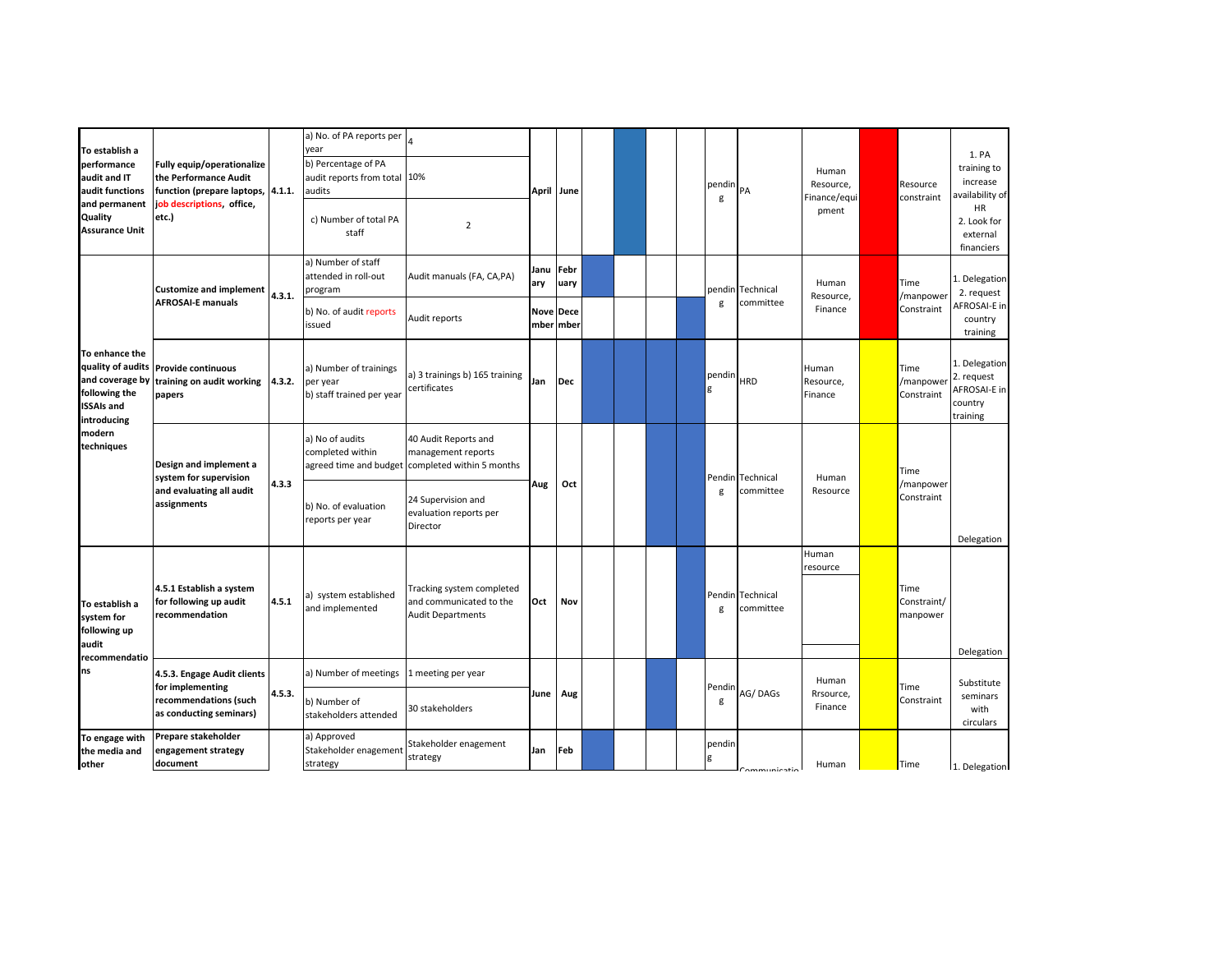| stakeholders to<br>increase the<br>awareness of<br>the public   | Get media coverage in<br>EriTV, radio, and<br>newspaper   | 5.2.1 | b) successful<br>publication in the<br>identified media<br>channels            | 2 EriTV features, 2 radio<br>features, 2 newspaper<br>features     | Mar      | <b>Nov</b> |  |  | Pendir | communicatio<br>n Head | Rrsource,<br>Finance | Constraint/<br>manpower | ن-<br>2.<br>Prioritization<br>of<br>Stakeholders |
|-----------------------------------------------------------------|-----------------------------------------------------------|-------|--------------------------------------------------------------------------------|--------------------------------------------------------------------|----------|------------|--|--|--------|------------------------|----------------------|-------------------------|--------------------------------------------------|
|                                                                 |                                                           |       |                                                                                | Department of Administration, Social services and Local Government |          |            |  |  |        |                        |                      |                         |                                                  |
| 1.                                                              | <b>Admin and General Services - Audits</b>                |       |                                                                                |                                                                    |          |            |  |  |        |                        |                      |                         |                                                  |
|                                                                 | <b>Zoba Maekel</b><br><b>Administration</b>               |       |                                                                                | Budget year covered                                                | Jan      | March      |  |  |        | Zeray                  | Human<br>resources   | Resource<br>constraint  | Flexible<br>plans                                |
| To enhance                                                      | <b>MoF Administration</b><br>department                   |       |                                                                                | Budget year covered                                                |          | April June |  |  |        | Zeray                  | Human<br>resources   | Resource<br>constraint  | Flexible<br>plans                                |
| adherence to<br><b>ISSAIs and</b><br>increase audit<br>coverage | Treasury Zoba Makel                                       | 2.1   | Audit assignment<br>completed within<br>agreed timeline and<br>backlog reduced | Budget year covered                                                | Aug      | Oct        |  |  |        | Zeray                  | Human<br>resources   | Resource<br>constraint  | Flexible<br>plans                                |
|                                                                 | <b>Ministry of Justice</b>                                |       |                                                                                |                                                                    | Jan      | Feb        |  |  |        | Ghirmatsion            | Human<br>resources   | Resource<br>constraint  | Flexible<br>plans                                |
|                                                                 | <b>Attorny General</b>                                    |       |                                                                                |                                                                    | Jan      | Feb        |  |  |        | Ghirmatsion            | Human<br>resources   | Resource<br>constraint  | Flexible<br>plans<br>-техтоте                    |
|                                                                 | <b>Min of information</b>                                 |       |                                                                                | Budget year covered                                                |          | March May  |  |  |        | Matheos                | Human<br>resources   | Resource<br>constraint  | plans                                            |
| $\overline{2}$                                                  | Social services - audits                                  |       |                                                                                |                                                                    |          |            |  |  |        |                        |                      |                         |                                                  |
|                                                                 | Min of Labour and Human<br>welfare - Budget &<br>projects |       |                                                                                | Budget year covered                                                | Jan      | Feb        |  |  |        | Matheos                | Human<br>resources   | Resource<br>constraint  | Flexible<br>plans                                |
| To enhance                                                      | <b>Commision sport and</b><br>culture                     |       | Audit assignment                                                               | Budget year covered                                                | Jan      | Apr.       |  |  |        | Tesfay                 | Human<br>resources   | Resource<br>constraint  | Flexible<br>plans                                |
| adherence to<br><b>ISSAIs and</b><br>increase audit<br>coverage | <b>Min of Labour and Human</b><br>welfare -Zoba Maekel    | 2.1   | completed within<br>agreed timeline and                                        | Budget year covered                                                | May July |            |  |  |        | Tesfay                 | Human<br>resources   | Resource<br>constraint  | Flexible<br>plans                                |
|                                                                 | <b>Eritrean Musseum</b>                                   |       | backlog reduced                                                                | Budget year covered                                                | Aug Oct  |            |  |  |        | Tesfay                 | Human<br>resources   | Resource<br>constraint  | Flexible<br>plans                                |
|                                                                 | Min of Labour and Human<br>welfare - Budget               |       |                                                                                | Budget year covered                                                | June Oct |            |  |  |        | Mathous                | Human<br>resources   | Resource<br>constraint  | Flexible<br>plans                                |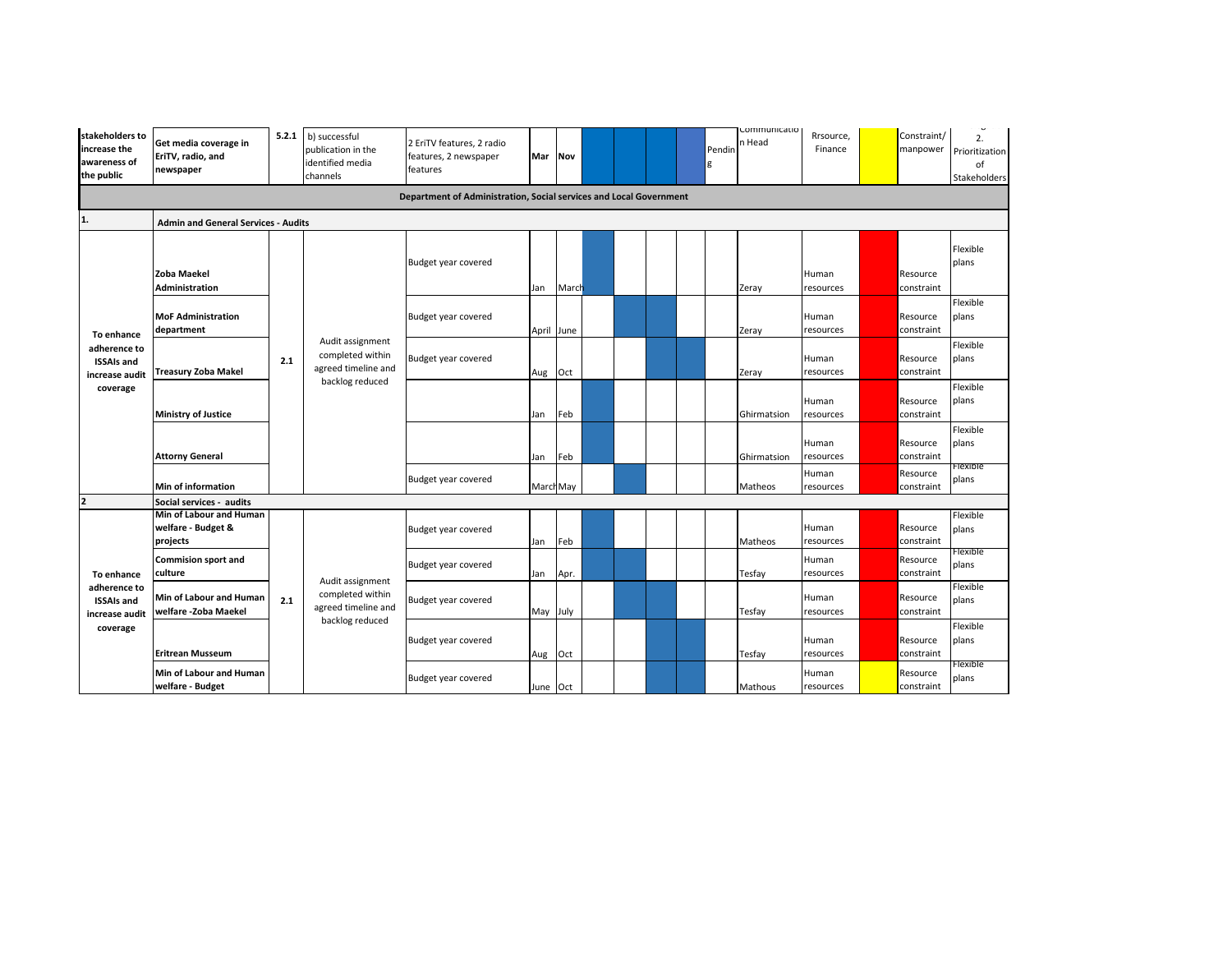| з                                                               | Local governments- audits       |     |                                                             |                                            |           |          |  |  |             |                   |                        |                   |
|-----------------------------------------------------------------|---------------------------------|-----|-------------------------------------------------------------|--------------------------------------------|-----------|----------|--|--|-------------|-------------------|------------------------|-------------------|
|                                                                 | Zoba Southern Red Sea           |     |                                                             | Budget year covered                        | Jan       | June     |  |  | Amanuel     | HR and<br>finance | Resource<br>constraint | Flexible<br>plans |
| To enhance<br>adherence to                                      | Zoba Anseba                     |     | Audit assignment                                            | Budget year covered                        | April Oct |          |  |  | Yohannes    | HR and<br>finance | Resource<br>constraint | Flexible<br>plans |
| <b>ISSAIs and</b><br>increase audit<br>coverage                 | <b>Northern Red Sea</b>         | 2.1 | completed within<br>agreed timeline and<br>backlog reduced  | Budget year covered                        | July      | Oct      |  |  | Amanuel     | HR and<br>finance | Resource<br>constraint | Flexible<br>plans |
|                                                                 | Zoba Gash Barka                 |     |                                                             | Budget year covered                        | June Oct  |          |  |  | Ghirmatsion | HR and<br>finance | Resource<br>constraint | Flexible<br>plans |
| $\overline{a}$                                                  | <b>Special Investigation</b>    |     |                                                             |                                            |           |          |  |  |             |                   |                        |                   |
|                                                                 | <b>MLHW</b> -Projects           | 2.1 |                                                             |                                            | Jan       | Mar      |  |  | Yohannes    | Human<br>Resource | Resource<br>constraint | Flexible<br>plans |
|                                                                 |                                 |     |                                                             | Department of Revenue, Economy and Defence |           |          |  |  |             |                   |                        |                   |
| $\mathbf{1}$                                                    | <b>Revenue - audit Division</b> |     |                                                             |                                            |           |          |  |  |             |                   |                        |                   |
|                                                                 | <b>Customs post office</b>      |     |                                                             | Budget year covered                        |           | June Aug |  |  | Henock      | Human<br>resource | Resource<br>constraint | нехіріе<br>plans  |
| To enhance                                                      | Customs Masawa,                 |     |                                                             | Budget year covered                        | Aug       | Nove     |  |  | Yacob       | Human<br>resource | Resource<br>constraint | Flexible<br>plans |
| adherence to<br><b>ISSAIs and</b><br>increase audit<br>coverage | Airport customs Asmara,         | 2.1 | Audit assignment<br>completed within<br>agreed timeline and | Budget year covered                        | Feb       | May      |  |  | Henock      | Human<br>resource | Resource<br>constraint | Flexible<br>plans |
|                                                                 | <b>Customs railway</b>          |     | backlog reduced                                             | Budget year covered                        | Feb Jul   |          |  |  | Yacob       | Human<br>resource | Resource<br>constraint | Flexible<br>plans |
|                                                                 | <b>University of Asmara</b>     |     |                                                             | Budget year covered                        | Sep Dec   |          |  |  | Henock      | Human<br>resource | Resource<br>constraint | Flexible<br>plans |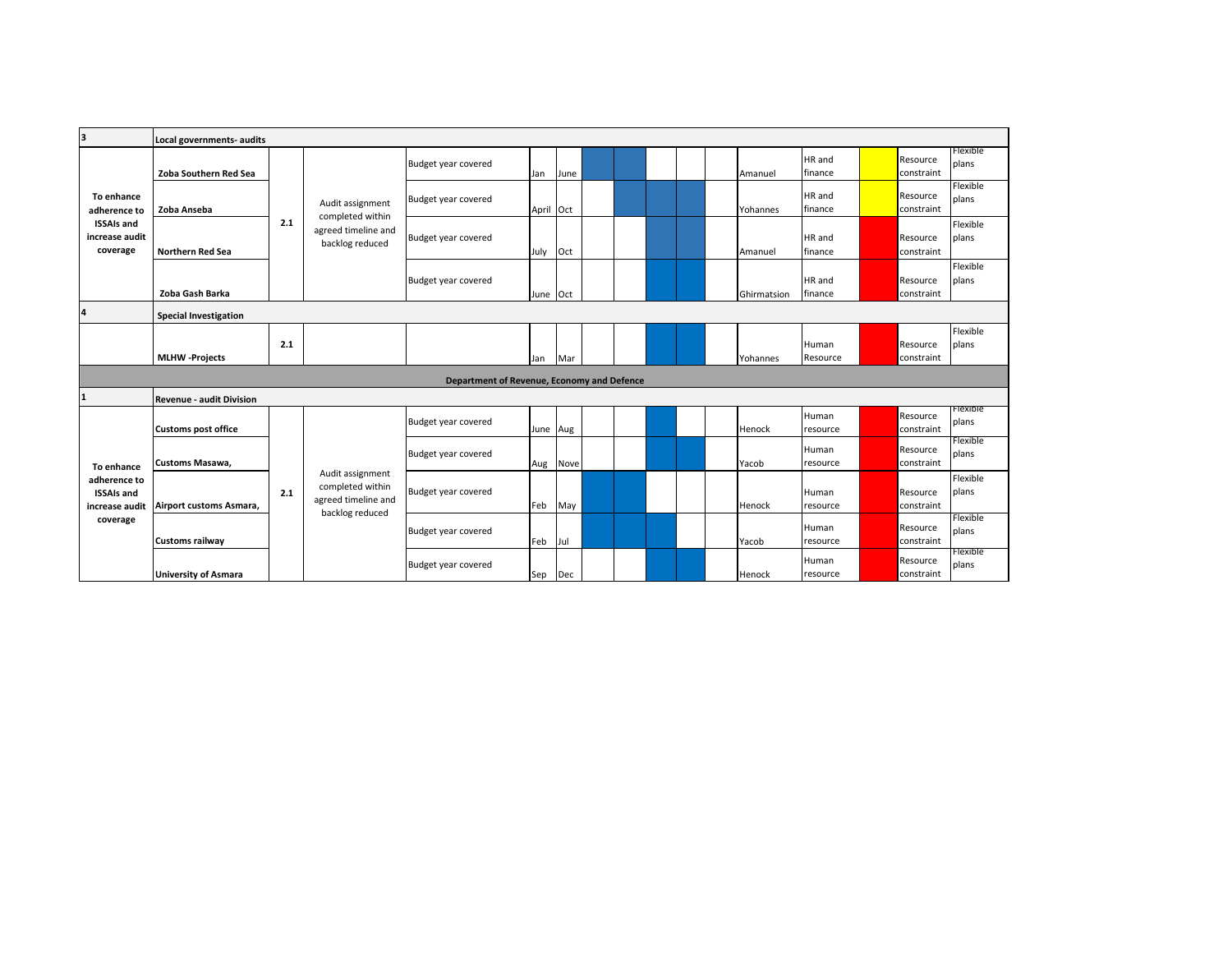| $\mathbf{z}$                                    | <b>Economy - audit Division</b>                            |     |                                        |                     |          |       |  |  |           |                    |                        |                   |
|-------------------------------------------------|------------------------------------------------------------|-----|----------------------------------------|---------------------|----------|-------|--|--|-----------|--------------------|------------------------|-------------------|
|                                                 | <b>Ministry of Agriculture</b>                             |     |                                        | Budget year covered | Sep Dec  |       |  |  | Solomon   | Human<br>resources | Resource<br>constraint | Flexible<br>plans |
|                                                 | Min of Water,<br><b>Environment and Land</b>               |     |                                        | Budget year covered | July     | Sep   |  |  | Noah      | Human<br>resources | Resource<br>constraint | Flexible<br>plans |
| To enhance<br>adherence to                      | Ministry of Public works                                   |     | Audit assignment<br>completed within   | Budget year covered | Jan      | June  |  |  | Noah      | Human<br>resources | Resource<br>constraint | Flexible<br>plans |
| <b>ISSAIs and</b><br>increase audit<br>coverage | Eritrean Institute of<br>Standards,                        | 2.1 | agreed timeline and<br>backlog reduced | Budget year covered | Oct      | Dec   |  |  | Noah      | Human<br>resources | Resource<br>constraint | Flexible<br>plans |
|                                                 | Min of Transport and<br>communication HO                   |     |                                        | Budget year covered | June Aug |       |  |  | Solomon   | Human<br>resources | Resource<br>constraint | Flexible<br>plans |
| 3                                               | Min of Transport and<br>communication Zoba<br><b>Makel</b> |     |                                        | Budget year covered | Jan      | May   |  |  | Solomon   | Human<br>resources | Resource<br>constraint | Flexible<br>plans |
|                                                 | Defense forces - Audit division                            |     |                                        |                     |          |       |  |  |           |                    |                        |                   |
|                                                 | Min of defenese, admin<br>and fin services (01)            |     |                                        | Budget year covered | Jan      | June  |  |  | Yohannes  | Human<br>resources | Resource<br>constraint | Flexible<br>plans |
|                                                 | <b>EIT</b>                                                 |     |                                        | Budget year covered | Mar July |       |  |  | Misghinna | Hr/Finance         | Resource<br>constraint | Flexible<br>plans |
| To enhance<br>adherence to                      | <b>Eritrean Naval force</b>                                | 2.1 | Audit assignment<br>completed within   | Budget year covered | July     | Dec   |  |  | Yohannes  | Hr/Finance         | Resource<br>constraint | Flexible<br>plans |
| <b>ISSAIs and</b><br>increase audit<br>coverage | <b>Public technical service</b><br>centre                  |     | agreed timeline and<br>backlog reduced | Budget year covered | Jan      | March |  |  | Kibrom    | Hr/Finance         | Resource<br>constraint | Flexible<br>plans |
|                                                 | Min of defenese, Ground<br>forces                          |     |                                        | Budget year covered | Aug Dec  |       |  |  | Misghinna | Hr/Finance         | Resource<br>constraint | Flexible<br>plans |
|                                                 | <b>Government Procurement</b><br><b>Alighidir</b>          |     |                                        | Budget year covered | July Oct |       |  |  | Kibrom    | Hr/Finance         | Resource<br>constraint | Flexible<br>plans |